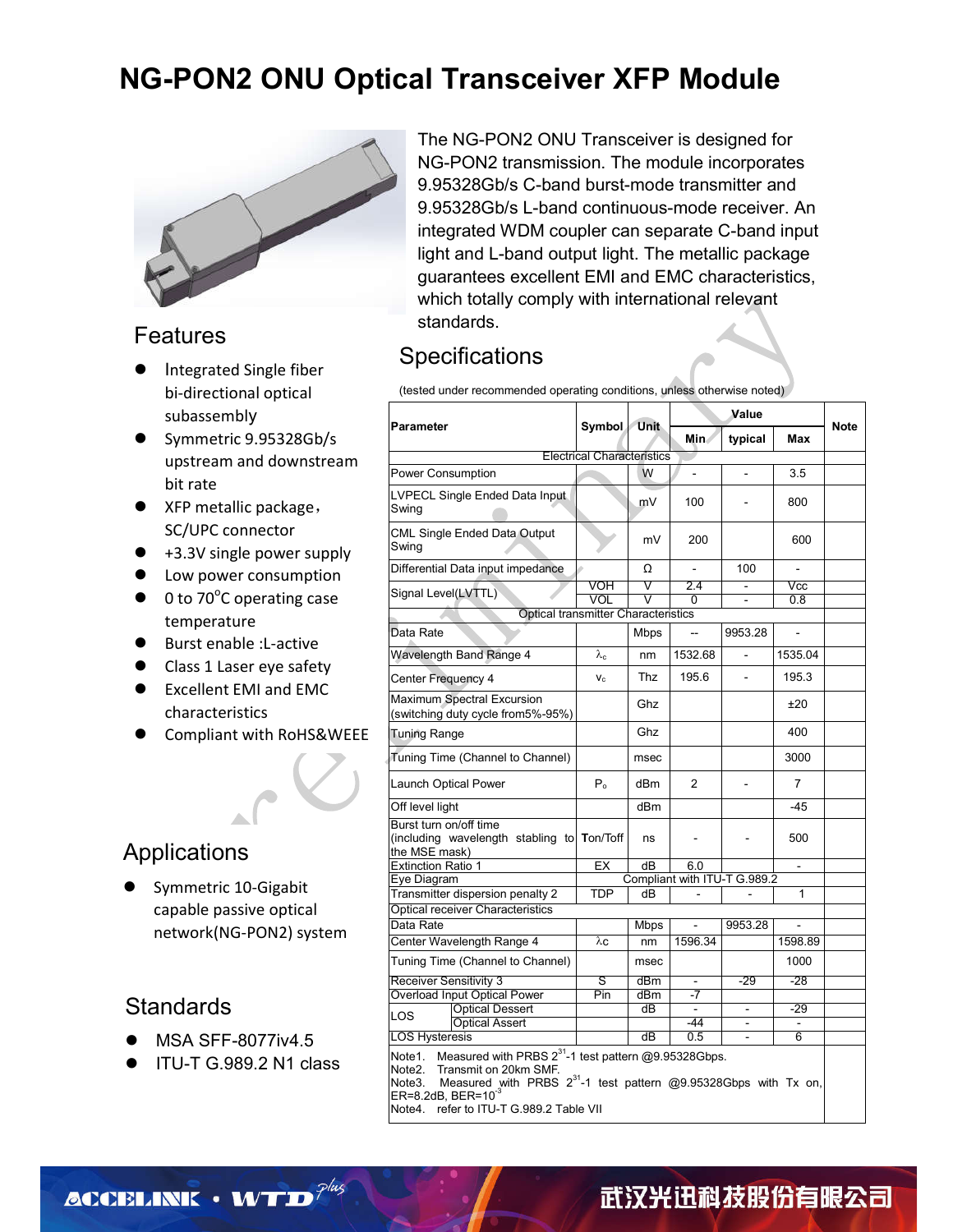## **NG-PON2 ONU Optical Transceiver XFP Module**

#### Ordering Information

|             | Specifications |                                       |        |                      |                       |                       |                    |       |               |
|-------------|----------------|---------------------------------------|--------|----------------------|-----------------------|-----------------------|--------------------|-------|---------------|
| Part No     | Package        | Data rate                             | ∟aser  | <b>Optical Power</b> | Detector              | Sensitivity           | Tcase              | Reach | Others        |
| RTXM166-801 | <b>XFP</b>     | 9.95328G US<br>9.95328G DS tunable LD | C-band | $2~7$ dBm            | L-band<br>tunable APD | $-28.0$ dBm<br>@10e-3 | $0\neg 70^\circ C$ | 20km  | DDM, RoH<br>S |

#### **Absolute Maximum Ratings**

| <b>Parameter</b>          | Symbol    | <b>Unit</b>    | Min  | <b>Max</b> |
|---------------------------|-----------|----------------|------|------------|
| Storage Temperature Range | Ts        | $\sim$<br>◡    | -40  | $+85$      |
| Relative Humidity         | <b>RH</b> | $\frac{10}{6}$ | 5    | 195        |
| Power Supply Voltage      | Vcc       |                | 0    | $+4$       |
| Receiver Damage Threshold |           | dBm            | $+2$ |            |

### **Recommended Operating Conditions**

| <b>Parameter</b>                 | <b>Symbol</b> | <b>Unit</b> | Min   | Typ | <b>Max</b> |
|----------------------------------|---------------|-------------|-------|-----|------------|
| Operating Case Temperature Range | 1 C           |             | 10    |     | 70         |
| Power Supply Voltage             | <b>Vcc</b>    | I٨.         | 3.135 | 3.3 | 3.465      |

### **Principle diagram**